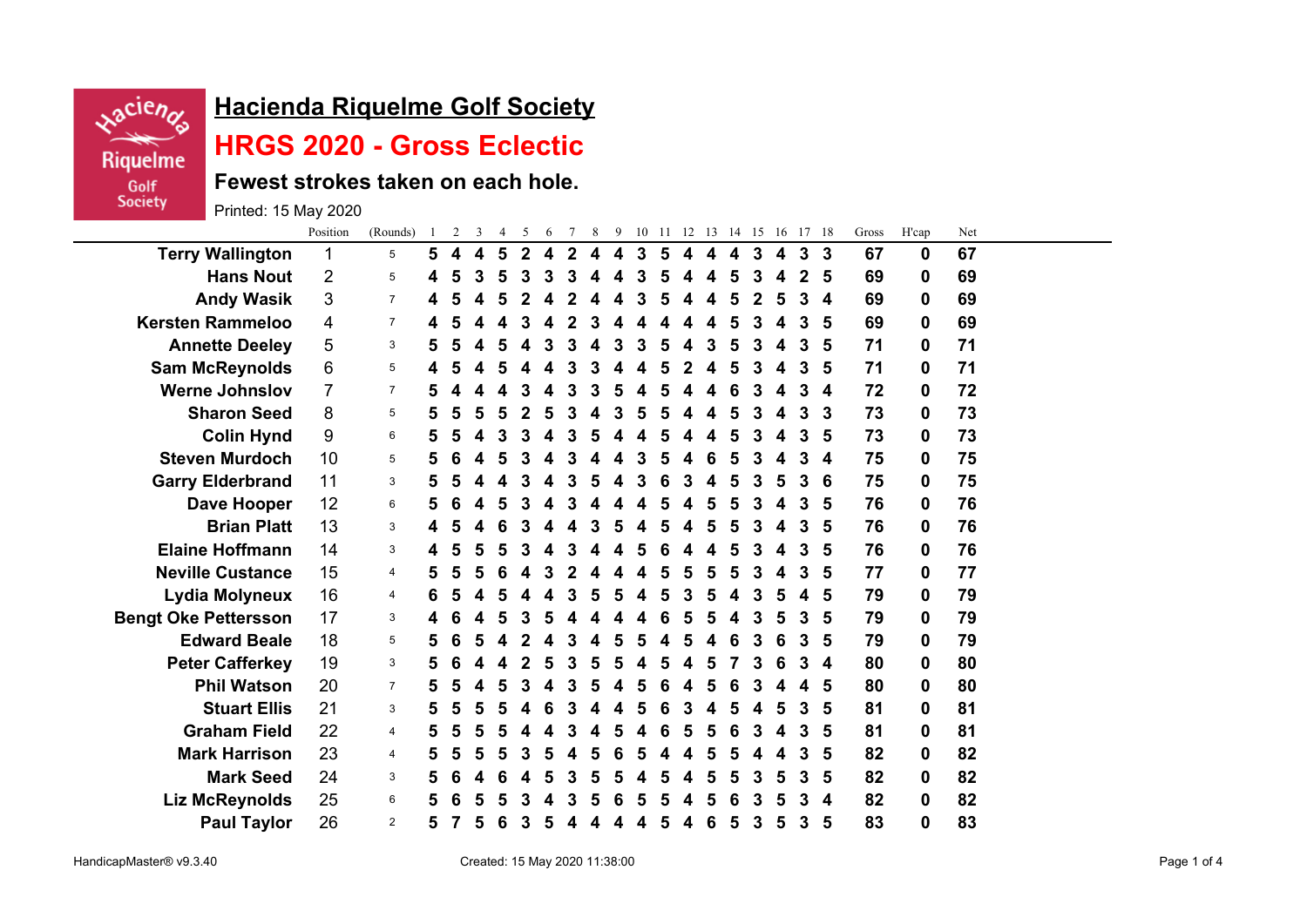|                             | Position | (Rounds)       | -1             | 2              | 3 | 4 | 5 | 6                       |                         | 8               | 9              | 10                      | -11 | 12               | -13            |                | 14 15        | -16            |              | 17 18            | Gross     | H'cap            | Net       |  |
|-----------------------------|----------|----------------|----------------|----------------|---|---|---|-------------------------|-------------------------|-----------------|----------------|-------------------------|-----|------------------|----------------|----------------|--------------|----------------|--------------|------------------|-----------|------------------|-----------|--|
| <b>Charlie Lumsden</b>      | 27       | $\overline{7}$ | $5\phantom{1}$ | $5\phantom{1}$ | 5 | 6 | 3 | $\overline{\mathbf{4}}$ | $\overline{\mathbf{4}}$ | $6\phantom{1}6$ | 5              | $\overline{\mathbf{4}}$ | 5   | $\boldsymbol{4}$ | $5\phantom{1}$ | $5\phantom{1}$ | $\mathbf{3}$ | $5\phantom{1}$ | $\mathbf{3}$ | 6                | 83        | $\mathbf 0$      | 83        |  |
| <b>Richard Deeley</b>       | 28       | 4              | 4              | 6              | 4 | 6 | 4 | 5                       | 3                       | 5               |                | 4                       | 6   | 4                | 5              | 6              | 4            |                | 4            | 4                | 83        | $\boldsymbol{0}$ | 83        |  |
| <b>Gordon Hutchinson</b>    | 29       | $\overline{a}$ | 5              | 5              | 5 | 5 |   | 5                       | 3                       | 5               |                | 4                       | 6   | 4                |                | 6              | 3            | 5              | 3            | 5                | 83        | 0                | 83        |  |
| <b>Pauline Cafferkey</b>    | 30       | 3              | 5              | 4              | 4 | 5 |   | 4                       |                         |                 |                | 5                       | 6   | 5                | 5              | 7              | 3            | 5              | 5            | 5                | 83        | 0                | 83        |  |
| <b>Jacqueline Lumsden</b>   | 31       | $\overline{7}$ | 6              | 6              | 5 | 5 |   | 5                       | 2                       | 5               |                | 4                       |     | 4                |                | 7              | 4            | 4              | 3            | 5                | 84        | $\bf{0}$         | 84        |  |
| <b>John Mair</b>            | 32       | $\overline{7}$ | 5              | 5              | 5 | 5 | 3 | 5                       | 3                       | 5               | 5              | 4                       |     | 4                | 4              | 5              | 4            | 5              | 4            | 6                | 84        | 0                | 84        |  |
| <b>Peter Kennedy</b>        | 33       | $\mathbf{1}$   | 6              | 7              | 5 | 5 | 3 | 4                       | 5                       | 4               |                | 4                       |     | 5                |                | 5              | 3            | 5              | 3            | 7                | 85        | 0                | 85        |  |
| <b>Richard MacDonald</b>    | 34       | $\overline{7}$ | 5              |                |   | 5 |   | 5                       |                         |                 |                |                         |     |                  |                |                |              |                | 3            | 5                | 85        | 0                | 85        |  |
| <b>Hanne Johnslov</b>       | 35       | $\overline{7}$ | 5              | 5              | 5 | 6 |   |                         |                         |                 |                | 5                       |     |                  |                |                | 3            |                | 3            | 5                | 85        | $\boldsymbol{0}$ | 85        |  |
| <b>Rudy Ceusters</b>        | 36       | 5              | 5              | 5              | 6 |   |   | 4                       | 3                       | 5               |                | 5                       |     | 5                |                | 6              |              |                | 4            | 5                | 86        | 0                | 86        |  |
| <b>Bob Webster</b>          | 37       | $\overline{a}$ | 5              | 6              | 5 | 5 |   |                         |                         | 5               |                | 5                       | 6   | 4                |                | 7              | 3            | 5              | 3            | 5                | 86        | 0                | 86        |  |
| <b>Mike Portlock</b>        | 38       | $\overline{2}$ | 5              | 5              | 5 | 5 |   | 4                       | 4                       | 5               | 5              | 5                       |     | 5                | 5              | 6              | 3            | 5              | 4            | 5                | 86        | 0                | 86        |  |
| <b>Lynne Hynd</b>           | 39       | 6              | 4              | 7              | 6 | 6 |   | 4                       | 4                       | 5               | 6              | 5                       | 6   | 4                | 5              | 6              | 3            | 5              | $\mathbf{2}$ | 5                | 87        | $\bf{0}$         | 87        |  |
| <b>Joe Leahy</b>            | 40       | 5              | 5              |                |   |   |   | 5                       | 5                       |                 |                |                         | 6   | 5                |                | 5              | 3            |                | 4            | $\boldsymbol{4}$ | 87        | 0                | 87        |  |
| <b>Paul May</b>             | 41       | $\overline{2}$ | 6              | 6              | 5 | 5 |   | 5                       |                         | 5               |                | 5                       |     | 3                |                | 5              | 3            |                | 4            | 5                | 87        | 0                | 87        |  |
| An Van den Borre            | 42       | 4              | 5              | 6              | 5 | 5 |   | 5                       |                         | 5               |                | Δ                       | 6   |                  |                | 8              | 3            | 5              | 4            | 5                | 87        | $\mathbf 0$      | 87        |  |
| <b>Wilhelmena Custance</b>  | 43       | 3              | 5              | 5              | 5 | 6 |   | 5                       | 3                       | 5               |                | 5                       |     |                  |                | 6              | 4            | 5              | 4            | 6                | 87        | 0                | 87        |  |
| <b>Rob Henshaw</b>          | 44       | 3              | 5              | 6              | 4 | 6 | 5 | 5                       | 4                       | 5               |                | 4                       |     | 4                |                | 5              | 3            |                | 4            | 7                | 88        | $\boldsymbol{0}$ | 88        |  |
| <b>Andrew Stow</b>          | 45       | $\overline{2}$ | 5              | 5              | 4 | 6 | 4 | 5                       | 4                       | 5               | 6              | 5                       |     | 4                | 5              | 7              | 2            | 6              | 4            | 5                | 89        | $\boldsymbol{0}$ | 89        |  |
| <b>Hazel Price</b>          | 46       | 3              | 5              | 6              | 5 | 6 | 3 | 4                       | 4                       | 5               |                | 5                       |     |                  |                | 6              | 3            | 5              | 4            | 6                | 89        | 0                | 89        |  |
| <b>Christine Gibbons</b>    | 47       | $\overline{a}$ | 4              | 5              |   |   |   | 6                       |                         |                 |                | 6                       |     |                  |                |                |              |                | 4            | 6                | 90        | 0                | 90        |  |
| <b>Jill Leahy</b>           | 48       | 6              | 4              | 4              | 5 | 6 |   | 4                       |                         | 6               |                | 5                       | 8   | 5                |                |                | 3            | 5              | 5            | 5                | 90        | $\bf{0}$         | 90        |  |
| <b>Carol Henshall Brown</b> | 49       | $\overline{2}$ | 4              | 6              | 6 | 6 |   | 5                       |                         |                 |                | 5                       |     | 5                |                |                |              |                | 4            | $\boldsymbol{4}$ | 91        | 0                | 91        |  |
| <b>John Jarvis</b>          | 50       | $\overline{2}$ | 5              | 6              | 6 | 6 |   | 5                       |                         | 5               |                | 5                       |     | 5                |                |                |              |                | 5            | 6                | 93        | 0                | 93        |  |
| <b>Sue Thompson</b>         | 51       | $\overline{2}$ | 5              | 7              | 6 | 6 | 4 | 5                       | 3                       | 6               | 6              | 5                       | 6   | 5                | 6              | 7              | 3            | 6              | 4            | 6                | 96        | 0                | 96        |  |
| <b>Nigel Smith</b>          | 52       | $\overline{2}$ | 5              | 5              | 6 | 7 | 5 | 5                       | 5                       | 6               | 6              | 5                       |     | 6                | 5              | 6              | 4            | 5              | 4            | 6                | 98        | $\bf{0}$         | 98        |  |
| <b>Kat Kennedy</b>          | 53       | $\mathbf{1}$   | 6              | 5              | 5 | 6 | 6 | 3                       | 5                       | 6               | 6              | 6                       |     | 5                | 6              | 6              | 5            |                | 4            | 6                | 99        | 0                | 99        |  |
| <b>Charles Batens</b>       | 54       | $\mathbf{1}$   | 5              | 6              | 6 |   |   |                         |                         |                 |                |                         |     | 6                |                | 8              | 4            |                | 5            | $\overline{a}$   | <b>NR</b> | 0                | <b>NR</b> |  |
| <b>Thijmen Batens</b>       | 55       | $\mathbf{1}$   | 5              | 5              | 5 | 4 | 3 | 4                       | 3                       |                 |                | Δ                       | 5   |                  | 5              |                | 2            | 6              | 3            | $\overline{4}$   | <b>NR</b> | $\boldsymbol{0}$ | <b>NR</b> |  |
| <b>John Breaker</b>         | 56       | 2              | 6              | 6              | 5 | 5 |   | 5                       |                         | 6               |                | 5                       |     |                  |                |                | 3            |                | 4            | 6                | <b>NR</b> | 0                | <b>NR</b> |  |
| <b>Vincent Brison</b>       | 57       | $\mathbf{1}$   |                | 7              |   | 6 |   | 5                       |                         | 6               | 6              | 6                       |     | 6                |                |                | 3            | 5              | 4            | $\blacksquare$   | <b>NR</b> | 0                | <b>NR</b> |  |
| <b>Phil Brookes</b>         | 58       | $\mathbf{1}$   | 6              | $\blacksquare$ | 5 | 6 |   | $\blacksquare$          | $\mathbf{3}$            | $\overline{7}$  | $\blacksquare$ | $5\phantom{1}$          | 8   | 5                | 6              | $\blacksquare$ | 3            |                |              | 7                | <b>NR</b> | $\bf{0}$         | <b>NR</b> |  |

Position (Rounds) 1 2 3 4 5 6 7 8 9 10 11 12 13 14 15 16 17 18 Gross H'cap Net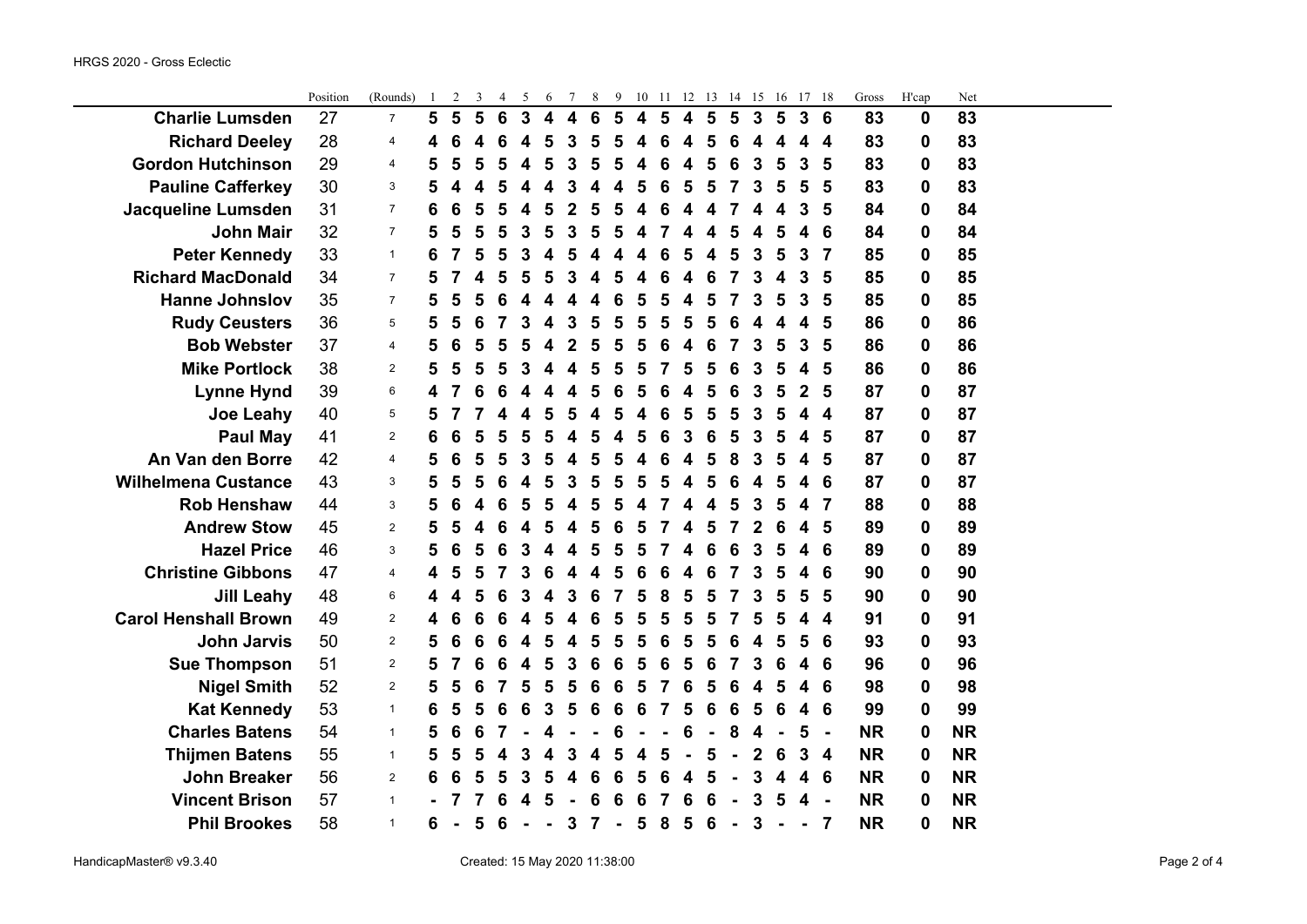÷.

|                             | Position | (Rounds)       | $\mathbf{1}$            | 2              | 3                       | 4              | 5                       | 6                       | 7 | 8 | 9 | 10 11                   |                |                         |                |                 |                         |                | 12  13  14  15  16  17  18 |                | Gross     | H'cap       | Net       |  |
|-----------------------------|----------|----------------|-------------------------|----------------|-------------------------|----------------|-------------------------|-------------------------|---|---|---|-------------------------|----------------|-------------------------|----------------|-----------------|-------------------------|----------------|----------------------------|----------------|-----------|-------------|-----------|--|
| <b>Robert Buckey</b>        | 59       | $\mathbf{1}$   | $\overline{\mathbf{4}}$ | $5\phantom{1}$ | $\overline{\mathbf{4}}$ | $5\phantom{1}$ | $\overline{\mathbf{4}}$ | $\overline{\mathbf{4}}$ | 3 |   |   | $\blacksquare$          | $\overline{7}$ | $\overline{\mathbf{4}}$ | $\blacksquare$ | $6\phantom{1}6$ | $\overline{\mathbf{4}}$ | $5\phantom{1}$ | $\blacksquare$             | 6              | <b>NR</b> | $\mathbf 0$ | <b>NR</b> |  |
| <b>Gerry Burton</b>         | 60       | $\mathbf{1}$   | 5                       | 6              | 6                       | 6              | 4                       | 7                       | 4 |   | 5 | 5                       | 8              | 4                       |                |                 | 4                       | 8              | 4                          | 6              | <b>NR</b> | $\mathbf 0$ | <b>NR</b> |  |
| <b>Martyn Clapp</b>         | 61       | $\mathbf{1}$   | 5                       | 5              | 4                       | 4              | 4                       | 5                       | 3 | 4 | 5 | 4                       |                |                         | 5              | 5               | 4                       | 5              | 3                          | 5              | <b>NR</b> | 0           | <b>NR</b> |  |
| <b>Tracey Clapp</b>         | 62       | $\mathbf{1}$   | 5                       | 6              | 5                       |                | 5                       | 5                       | 3 |   | 6 | 4                       | 5              |                         | $\blacksquare$ | 7               | 4                       | 5              | $\blacksquare$             | 6              | <b>NR</b> | 0           | <b>NR</b> |  |
| <b>Stuart Crump</b>         | 63       | $\mathbf{1}$   | 4                       | 5              | 7                       |                | 4                       | 5                       | 5 | 4 | 5 | 3                       |                | 4                       | 5              | ÷,              | 5                       | 5              | $\overline{\mathbf{4}}$    | 5              | <b>NR</b> | 0           | <b>NR</b> |  |
| <b>Manou De Caluwa</b>      | 64       | $\mathbf{1}$   | 6                       |                | 7                       |                | 5                       |                         | 5 |   |   | 6                       | 8              | 4                       | $\overline{7}$ | 7               | 5                       | 7              |                            |                | <b>NR</b> | $\bf{0}$    | <b>NR</b> |  |
| <b>Patrick Dumon</b>        | 65       | 3              | 5                       | 6              | 6                       | 6              | $\overline{2}$          | 4                       | 3 | 5 | 4 | 6                       | 6              | 5                       |                | 6               | 3                       | 6              | 4                          | 5              | <b>NR</b> | 0           | <b>NR</b> |  |
| <b>Ann Dyos</b>             | 66       | $\overline{2}$ | 6                       | 7              | 6                       | 6              | 5                       | 5                       | 4 |   | 6 | 6                       | 6              | 5                       | 5              | 7               | 3                       | 5              | 5                          | 6              | <b>NR</b> | 0           | <b>NR</b> |  |
| <b>Peter Dyos</b>           | 67       | 3              | 6                       | 6              | 6                       | 6              | $\overline{2}$          | 4                       |   | 5 | 5 |                         | 6              | 5                       | 6              | 6               | 4                       | 5              | 4                          | 6              | <b>NR</b> | 0           | <b>NR</b> |  |
| <b>Tony Foster</b>          | 68       | $\sqrt{2}$     | 5                       | 7              | 6                       | 5              | 4                       | 6                       | 3 | 5 | 6 | 4                       | $\overline{7}$ | 5                       | $\blacksquare$ | 7               | 4                       | 6              | 3                          | 5              | <b>NR</b> | $\bf{0}$    | <b>NR</b> |  |
| <b>John Fox</b>             | 69       | $\mathbf{1}$   | 8                       | 6              | 6                       | 6              | 3                       | $\blacksquare$          | 5 | 5 |   | 4                       | 7              | 6                       | 7              | 6               | 3                       | 5              | 4                          | $\overline{7}$ | <b>NR</b> | 0           | <b>NR</b> |  |
| <b>Patricia Gingell</b>     | 70       | 4              | 6                       | 6              | 6                       | 5              | 4                       | 5                       | 4 | 5 | 5 | 5                       | 8              | 6                       | 5              |                 | 4                       |                | 3                          | 5              | <b>NR</b> | $\bf{0}$    | <b>NR</b> |  |
| <b>David Henshall Brown</b> | 71       | $\mathbf{1}$   | 5                       |                | 6                       | 6              | 3                       | 5                       |   | 4 | Δ | 4                       | 6              |                         | 4              | 5               | 4                       | 5              | 4                          | $\blacksquare$ | <b>NR</b> | $\bf{0}$    | <b>NR</b> |  |
| <b>Terry Howard</b>         | 72       | $\mathbf{1}$   | 6                       |                | 4                       | 5              | 4                       | 4                       | 3 |   |   |                         |                | 4                       | 6              | 6               | 5                       |                |                            | 5              | <b>NR</b> | 0           | <b>NR</b> |  |
| <b>John Howarth</b>         | 73       | $\mathbf{1}$   | 5                       | 6              |                         | 5              | 3                       | 6                       | 4 | 5 | 6 | 5                       | 6              | 6                       | 5              | 6               | 4                       | 5              | 4                          | 5              | <b>NR</b> | 0           | <b>NR</b> |  |
| <b>Rod Howarth</b>          | 74       | $\overline{2}$ | 5                       |                | 5                       | 5              | 4                       | 4                       | 2 |   |   | 5                       | 6              | 6                       | 6              | 7               | 3                       | 5              | 4                          | 6              | <b>NR</b> | $\bf{0}$    | <b>NR</b> |  |
| <b>Dave Hughes</b>          | 75       | $\overline{2}$ | 6                       |                |                         | 5              |                         | 5                       | 3 | 4 |   | 4                       | 4              | 5                       | 5              | 5               | 4                       | 6              | 4                          | 5              | <b>NR</b> | 0           | <b>NR</b> |  |
| <b>Mike Kitchen</b>         | 76       | $\mathbf{1}$   | 5                       | 6              |                         | 7              | 4                       |                         | 4 | 6 |   | 5                       | $\blacksquare$ | 5                       | 6              | 7               | $\blacksquare$          | 5              | 4                          | $\blacksquare$ | <b>NR</b> | $\bf{0}$    | <b>NR</b> |  |
| <b>Bob Lancaster</b>        | 77       | $\overline{4}$ | 5                       | 6              | 5                       | 5              | 4                       | 6                       | 3 |   |   | 5                       | 6              | 4                       | 4              | 6               | 3                       | 5              | 3                          | 5              | <b>NR</b> | 0           | <b>NR</b> |  |
| <b>Bob Leahy</b>            | 78       | $\mathbf{1}$   | 6                       | 6              |                         | 4              | 4                       | 5                       |   |   | 7 |                         |                | 6                       | 6              |                 | 4                       | 4              | 5                          | $\overline{7}$ | <b>NR</b> | $\bf{0}$    | <b>NR</b> |  |
| <b>Carina Lijeholm</b>      | 79       | $\mathbf{1}$   |                         | 6              |                         |                | 3                       | 6                       | 5 |   |   |                         | 6              | $\blacksquare$          | 5              | 8               | 3                       | 6              | 4                          | 4              | <b>NR</b> | 0           | <b>NR</b> |  |
| <b>Emmett Loftus</b>        | 80       | $\mathbf{1}$   | 6                       |                | 5                       | 7              | 3                       | $\blacksquare$          | 3 |   |   | 5                       | 5              | 4                       | 4              | 6               | 4                       |                |                            | 4              | <b>NR</b> | $\bf{0}$    | <b>NR</b> |  |
| <b>Bernard Loughrey</b>     | 81       | $\mathbf{1}$   | 5                       |                | 7                       | 8              |                         | 6                       | 4 |   |   | 6                       |                | 6                       |                | 8               | 5                       | 5              | 4                          | 6              | <b>NR</b> | $\bf{0}$    | <b>NR</b> |  |
| <b>Helen Loughrey</b>       | 82       | $\mathbf{1}$   |                         |                |                         | 6              |                         | 6                       |   |   | 7 | 5                       | 7              | 5                       | 7              | 7               | 5                       | 7              | 5                          | 5              | <b>NR</b> | 0           | <b>NR</b> |  |
| <b>Michael Lynch</b>        | 83       | $\mathbf{1}$   |                         |                | 5                       | 7              | 3                       | 5                       | 4 | 4 | 4 | 5                       | 5              | ÷                       | 5              |                 | 4                       | 5              | 4                          | $\blacksquare$ | <b>NR</b> | 0           | <b>NR</b> |  |
| <b>Sandy McDonald</b>       | 84       | $\mathbf{1}$   | 5                       | 6              |                         | 6              | 4                       | 4                       |   |   |   | 4                       | 7              | 4                       |                | 7               | 5                       | 5              | $\overline{\mathbf{4}}$    | 5              | <b>NR</b> | $\bf{0}$    | <b>NR</b> |  |
| <b>Tommy McDonnell</b>      | 85       | $\mathbf{1}$   |                         |                | 5                       | 7              |                         | 4                       | 5 |   |   | 5                       |                | 5                       | 6              | 6               | 5                       | 5              | 3                          | 5              | <b>NR</b> | 0           | <b>NR</b> |  |
| <b>John Millroy</b>         | 86       | $\mathbf{1}$   | 6                       |                |                         | 6              |                         | 6                       |   |   | 6 | 5                       | 5              | 6                       | $\blacksquare$ | 8               | $\mathbf{2}$            | 6              | 5                          | $\blacksquare$ | <b>NR</b> | 0           | <b>NR</b> |  |
| <b>Dennis Morrison</b>      | 87       | $\mathbf{1}$   | 4                       | 6              |                         | 7              | 4                       | 6                       | 5 |   |   | 4                       | 6              | 6                       | 4              | 6               | 5                       | 4              | 5                          | $\blacksquare$ | <b>NR</b> | 0           | <b>NR</b> |  |
| <b>John Muir</b>            | 88       | $\mathbf{1}$   |                         |                | 6                       | 6              | 4                       | 5                       | 4 |   |   | 6                       |                | 6                       |                | $\overline{7}$  |                         | 4              | 5                          | $\blacksquare$ | <b>NR</b> | $\bf{0}$    | <b>NR</b> |  |
| <b>Mary Muir</b>            | 89       | $\mathbf{1}$   |                         | 8              |                         |                | 5                       |                         | 5 |   |   |                         | 6              |                         |                |                 |                         | 6              | 6                          |                | <b>NR</b> | 0           | <b>NR</b> |  |
| <b>Nicole Murdoch</b>       | 90       | $\overline{2}$ | 6                       | 5              | 6                       | $\blacksquare$ | $\overline{\mathbf{4}}$ | 5                       | 5 | 6 | 4 | $\overline{\mathbf{4}}$ | $\overline{7}$ | 6                       | 5              | 6               | $5\phantom{1}$          | 5              | 3                          |                | <b>NR</b> | $\bf{0}$    | <b>NR</b> |  |